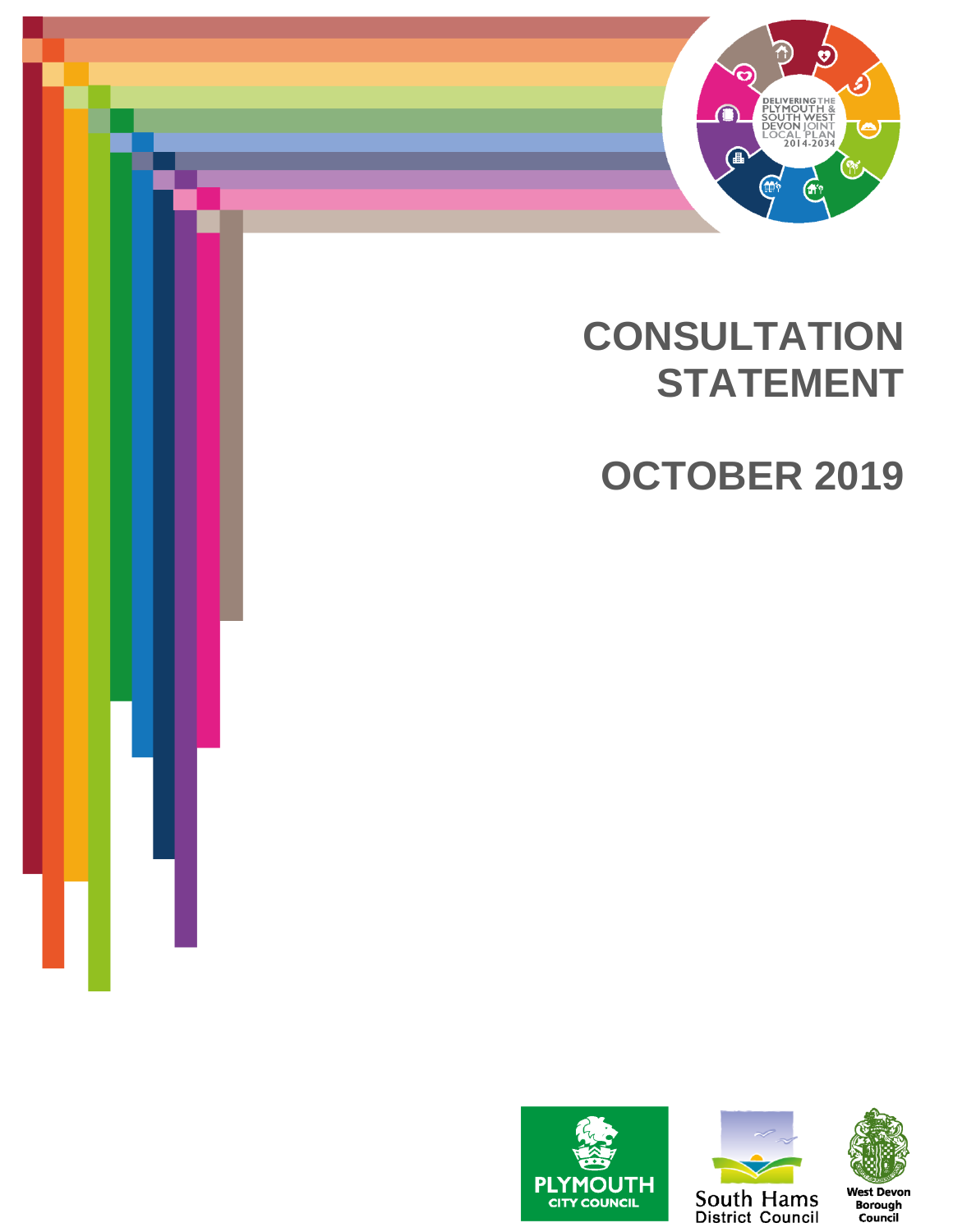## **1. Introduction**

- 1.1 This consultation statement has been produced for information only and sets out the approach to engagement on the Plymouth and South West Devon Supplementary Planning Document (SPD) and the Statement of Community Involvement (SCI). This engagement will take place during the Winter of 2019 and will continue until the documents are adopted (Spring 2020).
- 1.2 Both documents continue the joint working undertaken by Plymouth City Council (PCC), South Hams District Council (SHDC) and West Devon Borough Council (WDBC) on the Plymouth and South West Devon Joint Local Plan (JLP).
- 1.3 The final decision-makers on the SPD and the SCI are Full Council in each authority who will agree to, or not agree, to adopt the final versions of the documents in Spring 2020.

## **What is the SPD?**

- 1.4 In March 2019 the JLP was adopted by the three JLP authorities. To support the implementation of the JLP, a new SPD was needed to add further detail and guidance to its policies. Once adopted, the SPD will be a material planning consideration when making decisions and will supersede those previously adopted SPDs across the JLP authorities listed in the document.
- 1.5 The SPD has been designed and is intended to be capable of being revised and updated as and when required to take into account significant legislative or planning policy changes.
- 1.6 In addition to the SPD, two companion documents have also been updated/produced and are being consulted upon, these are:
	- Developer Contributions Evidence Base, which presents methodologies used to calculate the value of developer contributions; and,
	- Traditional Farm Buildings: Their adaptation and re-use (Barn Guide) which aids developers looking to adapt or re-use traditional farm buildings which are common in rural areas.

## **What is the SCI?**

- 1.7 The SCI sets out the minimum requirements for consultation and involvement proposed by the local planning authorities (LPAs) of the Councils when preparing planning documents or consulting on planning applications.
- 1.8 The SCI gives an insight into the key principles behind consultation and how the Councils intend to consult with stakeholders. It provides clarity about what the Councils will do as a minimum when consulting on planning related matters. The SCI also gives advice about how to effectively engage in consultations.
- 1.9 The joint SCI builds on the work of the JLP providing a consistent baseline to support the continued cooperation in planning across the three JLP authorities.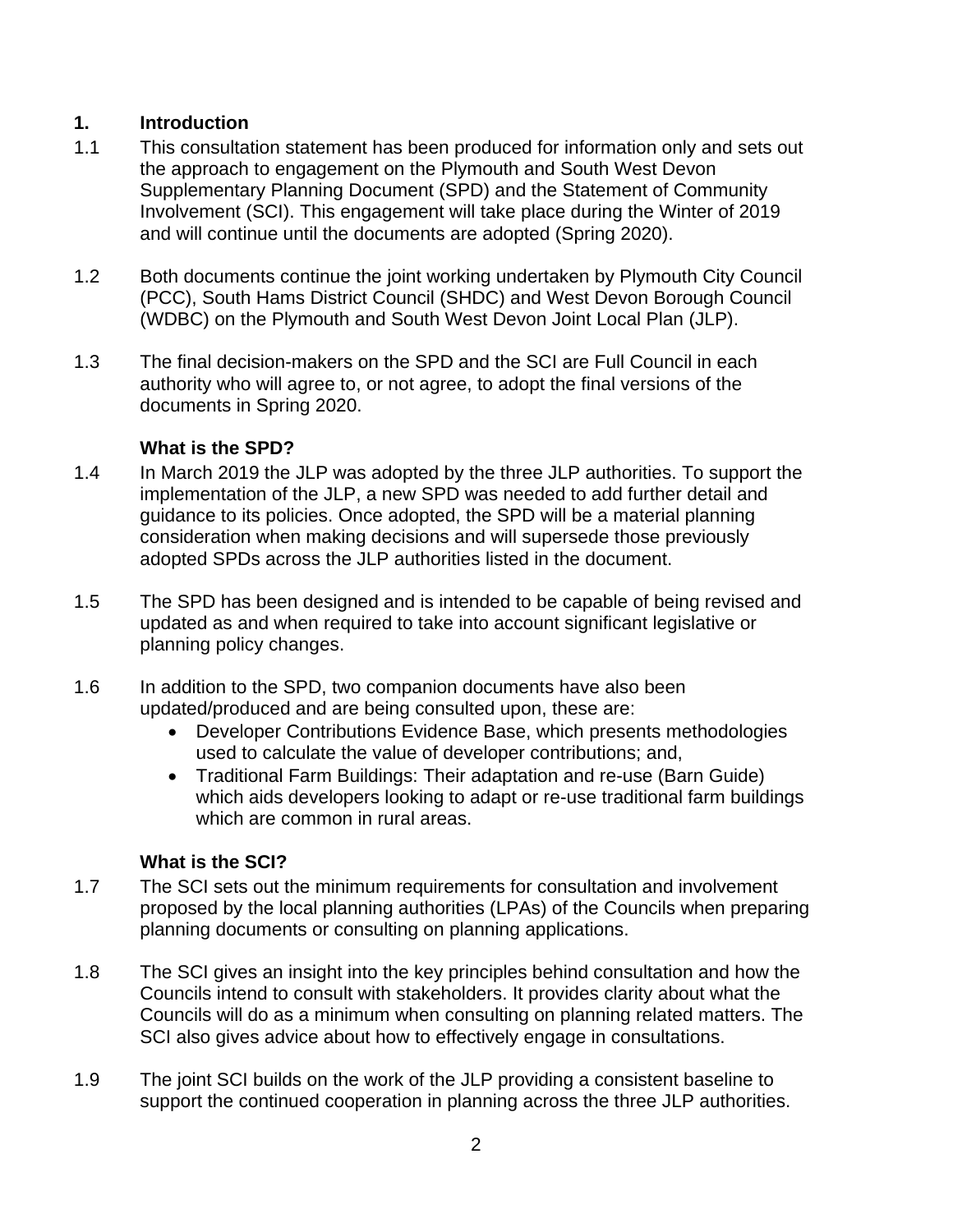## **2. Aims of the consultation**

# **Supplementary Planning Document (SPD)**

- 2.1 The aim of the SPD consultation is to seek views on the effectiveness of the guidance set out within the SPD on being able to implement the policies of the JLP.
- 2.2 The consultation provides an opportunity to set out whether or not you agree with the guidance set out within the SPD, and if not to suggest changes to the document.
- 2.3 All comments made will be fully considered. However, it should be noted that the SPD is unable to set planning policies, only amplify existing policies. Therefore, the consultation is not an opportunity to change the policies within the JLP or create new policies, it can only add guidance on the implementation of adopted policies within the JLP.

# **Statement of Community Involvement (SCI)**

- 2.4 The aim of the SCI consultation is to seek views on the proposed principles, approaches and guidelines relating to the implementation of planning-related consultations.
- 2.5 The consultation provides an opportunity to comment on these matters and to suggest changes that will be considered by the Councils. However, the Councils will not be able to agree to any amendments that cause their consultation processes to be less than the minimum legal requirements.

# **3. Engagement principles**

All three LPAs have developed the consultation in line with the principles set out in the draft SCI:

| <b>Engagement</b><br>principle             | How is the principle being met?                                                                                                                                                                                                                                                                                                                                                        |
|--------------------------------------------|----------------------------------------------------------------------------------------------------------------------------------------------------------------------------------------------------------------------------------------------------------------------------------------------------------------------------------------------------------------------------------------|
| Appropriate,<br>meaningful and<br>relevant | To ensure the consultation is appropriate, meaningful and<br>relevant, the language used to advertise and promote the<br>consultation has been written in Plain English.<br>Both the SPD and the SCI are technical documents and<br>anyone struggling to understand the consultation process or<br>have any questions with regards to the documents are<br>encouraged to get in touch. |
| Integrity and<br>honesty                   | The aims of the consultation above states what can and<br>cannot be influenced by the consultation.                                                                                                                                                                                                                                                                                    |
| Equality and<br>diversity                  | Everyone with an interest in influencing how development<br>decisions are made in Plymouth, South Hams and West<br>Devon are encouraged to comment on the draft documents.                                                                                                                                                                                                             |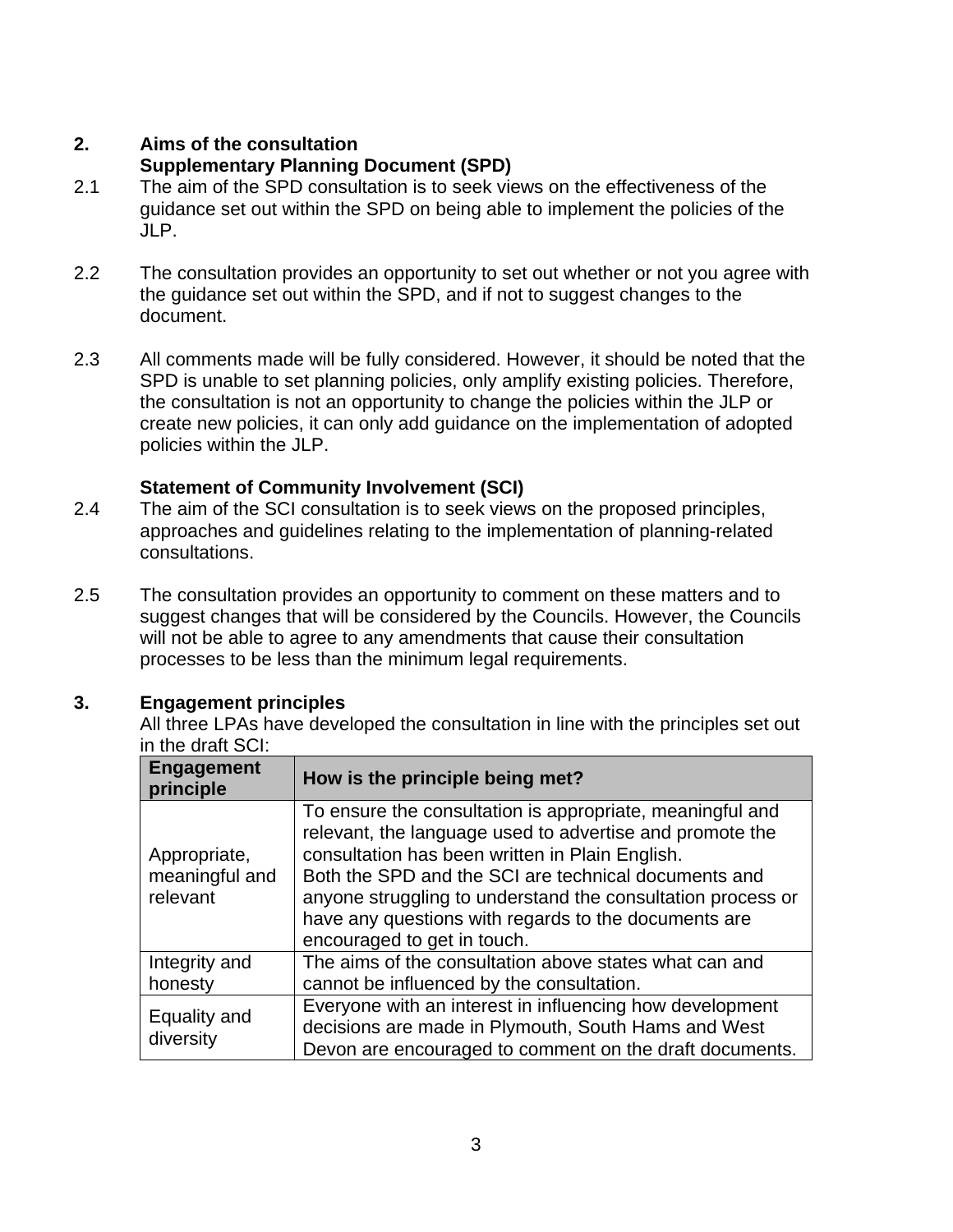| <b>Engagement</b><br>principle           | How is the principle being met?                                                                                                                                                                                                                                                                                                                                                                               |  |
|------------------------------------------|---------------------------------------------------------------------------------------------------------------------------------------------------------------------------------------------------------------------------------------------------------------------------------------------------------------------------------------------------------------------------------------------------------------|--|
|                                          | To ensure accessibility the Councils are accepting<br>comments in a number of ways, including via the Council's<br>consultation portal, e-mail and post.<br>To ensure specialist groups relevant to the consultation are<br>aware of it, officers will be available to attend meetings as<br>appropriate.                                                                                                     |  |
| Open and fair                            | Due to the technical aspect of the documents and the fact<br>that it runs over the Christmas period, the consultation will<br>run for over an extended period of seven weeks.                                                                                                                                                                                                                                 |  |
| New technology<br>and e-<br>consultation | The consultation will be based online and promoted via<br>social media and e-newsletter, as well as through the<br>traditional methods.<br>Whilst responses received on social media will not be<br>considered as formal representations, the Councils will<br>report the amount of involvement that there has been and<br>the issues that have been raised in online discussions<br>where it is appropriate. |  |
| Climate<br>Emergency                     | The consultation has been designed to minimise printing by<br>designing a predominantly online consultation program.                                                                                                                                                                                                                                                                                          |  |
| Responsibility<br>and<br>accountability  | All comments made in relation to the consultation will be<br>summarised in a response report with commentary/feedback<br>about what has been taken into account or why a different<br>decision was reached.                                                                                                                                                                                                   |  |

- 3.1 The Councils have also agreed to the following:
	- To ensure the consultation is legally compliant and meets data protection requirements;
	- To manage cooperatively and efficiently the consultation/engagement processes so that it is fair, transparent and fluid;
	- To ensure each local authority runs engagement/consultation periods in parallel to each other as part of a seamless process;
	- To ensure all released information is up-to-date and available on each Councils website throughout the process;
	- To use the JLP branding when designing and publishing promotional material;
	- To be visible, engaging and to ensure it is clear how/when comments can be made.

## **4. Dates**

4.1 An outline of the timetable for the preparation, consultation and adoption of the SPD and SCI is as follows:

| <b>Activity</b>                             | <b>Date</b>     |
|---------------------------------------------|-----------------|
| PCC Cabinet decision (consultation)         | 08 October 2019 |
| <b>SH Executive decision (consultation)</b> | 31 October 2019 |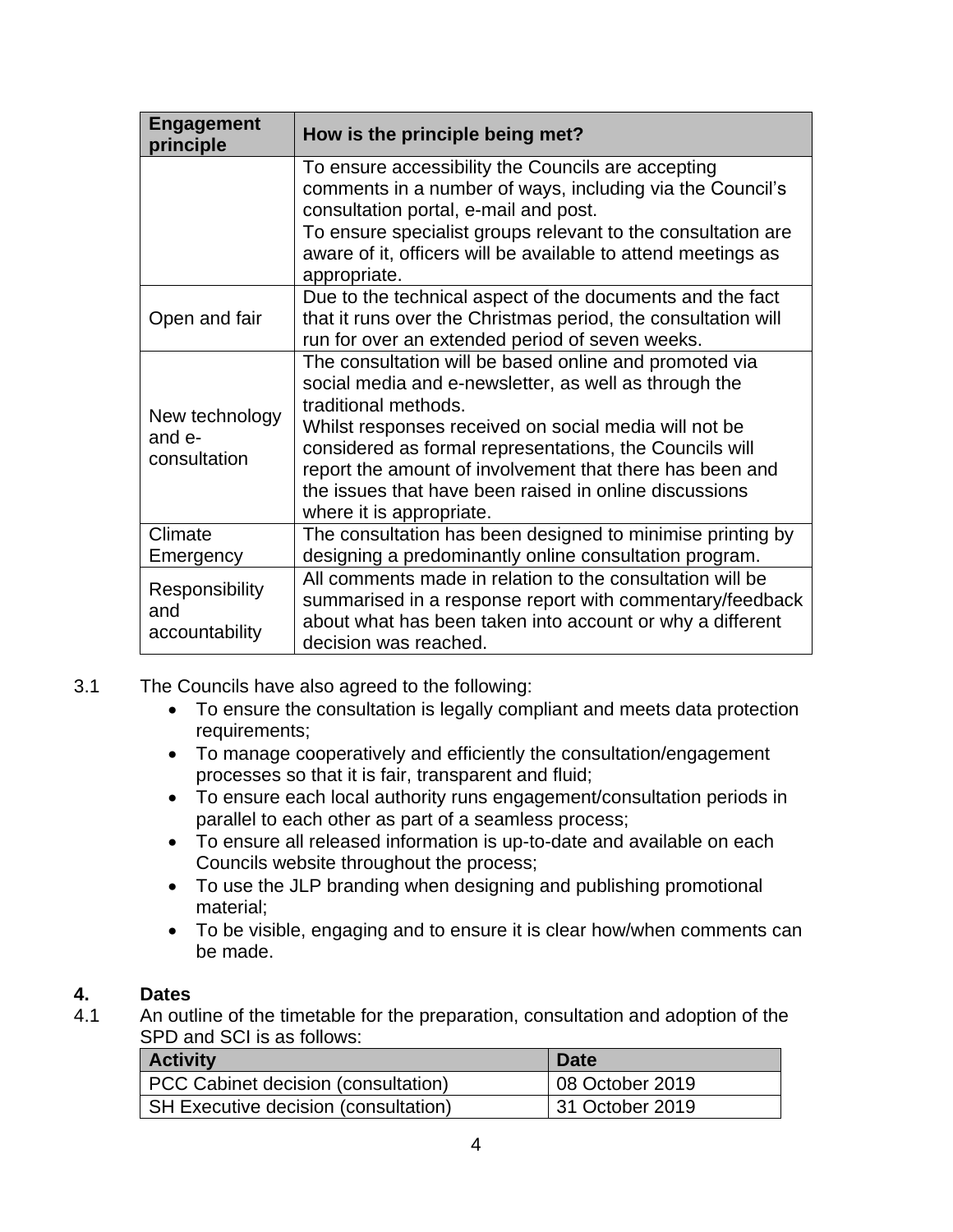| <b>Activity</b>                          | Date                   |
|------------------------------------------|------------------------|
| WD Hub Committee decision (consultation) | 05 November 2019       |
| <b>Public consultation</b>               | 13 November $2019 - 6$ |
|                                          | January 2020           |
| Adoption                                 | Spring 2020            |

#### **5. Processes and engagement methods Making representations**

- 5.1 The public consultation on both the SPD and SCI will run from 13 November 2019 to 5pm on Monday 6 January 2020. The Councils will only accept comments if they are "duly made" i.e. if they are received in a written format with a name and address supplied. Comments made verbally or anonymously will not be accepted.
- 5.2 The preference is for representations to be made through the online consultation portal:<https://plymouth-consult.objective.co.uk/portal/planning/jlp/> but comments will also be accepted via e-mail to [plymouthplan@plymouth.gov.uk](mailto:plymouthplan@plymouth.gov.uk) or [strategic.planning@swdevon.gov.uk](mailto:strategic.planning@swdevon.gov.uk) or via post to Joint Local Plan Team, Plymouth City Council, Ballard House, West Hoe Road, Plymouth, PL1 3BJ.
- 5.3 All comments will be published online and will be made available for public inspection on the website.
- 5.4 To ensure the Councils are compliant with data protection, it will be made clear via our communication streams how data will be stored and processed. Standard wording (**APPENDIX 1**), adapted for each communication channel will be used.
- 5.5 Responses received on social media will not be considered as formal representations in relation to consultations, however the Councils will report the amount of involvement that there has been and the issues that have been raised in online discussions where it is appropriate.
- 5.6 Both the SPD and the SCI are technical documents and anyone struggling to understand the consultation process or have any questions with regards to the documents are encouraged to get in touch.

## **Consultation portal**

5.7 The public consultation will be managed online through the same online consultation portal used for the JLP. This will be accessed through the JLP webpages via each Council's corporate websites.

## **Publicity and promotional material**

5.8 Whilst each LPA will produce their own material to promote the consultation, common language and the JLP branding will be used.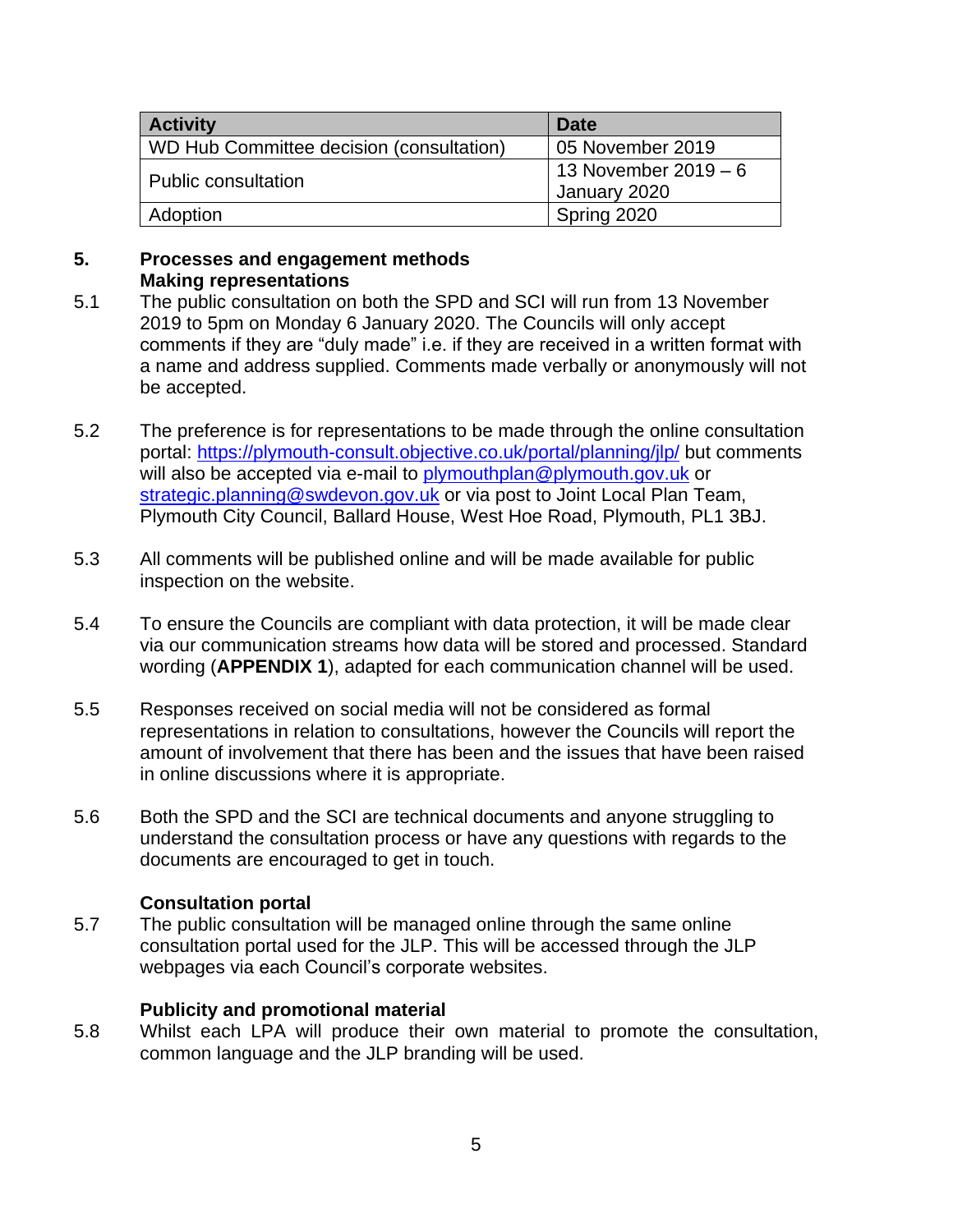- 5.9 Paper copies of the documents will not be printed, instead posters will be distributed to libraries and other public buildings as appropriate advertising the consultation.
- 5.10 The consultation will be publicised using a combination of the following methods:
	- Corporate websites, ensuring the SPD and SCI are available to view online in each required format (plain text and PDF) and are up to date with the relevant information;
	- Newsletters announcing the start and end of the consultation across the three authorities;
	- E-mails to specialist groups;
	- Press releases;
	- Posters:
	- Social media:
		- o Twitter
		- o Facebook
	- And via other methods as appropriate.
- 5.11 Given the detailed and technical nature of the SPD and SCI, no consultation events are planned. However, officers will attend specific forum meetings as and when appropriate and the Town and Parish Councils will also be consulted.

## **6. After the consultation**

- 6.1 Once the consultation has closed, each Council will consider all the comments received during the consultation period.
- 6.2 A response report will be published detailing how each representation has been considered by the Councils and whether any amendments have been made to the SPD and the SCI as a result of this process.
- 6.3 Final version of the documents will be sent to Cabinet (PCC), Executive (SHDC) and Hub Committee (WDBC) and to Full Council in each authority in the Spring of 2020 for formal adoption.
- 6.4 The Councils will publish an adoption statement and notify any person wishing to be updated of the adoption of the SPD and SCI and the superseding of previously adopted documents.
- 6.5 The final documents will be made available to view as appropriate.